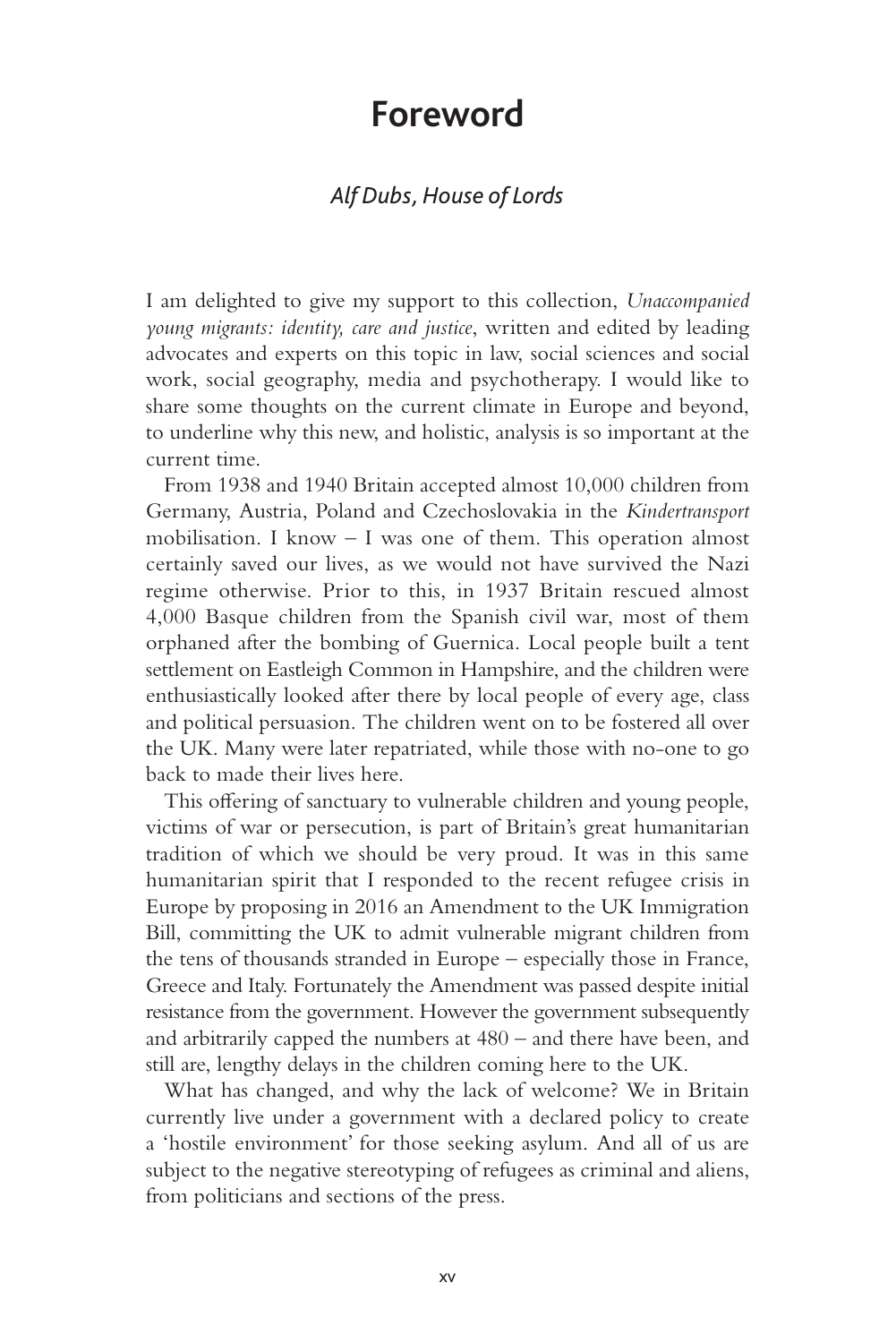This hostility is a relatively recent thing, and worryingly it seems to be mirrored across many of the world's wealthier nations. As the global south suffers crises of war and hardship, we see borders closing and walls being built across America, Australia and all over Europe. We see children in cages at the Mexican border. We see children living rough on the Greek islands, their futures uncertain, many in desperate conditions. We see children living in containers, and children living in the open, their tents slashed nightly by police, just across the Channel in Calais, France.

Fortunately there are many of us in Britain and around the world who care enough to put this right, and who, either through our professional work or as volunteers, academics or advisers, are working to protect the safety of these young people's journeys, and to secure good outcomes for them after arrival. This edited collection, written by people working on child refugee issues and directly with the young people themselves, is of immense value as it provides a nuanced and interdisciplinary view of the many challenges these young people face, and identifies best practices in working with them – as well as offering a much-needed current overview of the political, legal and other factors that frame their place in society.

From a UK perspective, there is critical discussion here around the Children Act of 1989, which ensures Local Authority care for any minor arriving in the UK from accepted crisis regions. However, as lawyers, social workers and others writing in this book draw out, the terms of the Children Act are often in conflict with immigration law, so that the rights and needs of young people as minors are subsumed by the demands and penalties of border control.

The collection also explores what a 'border' can be – is it determined by geographical features, the practices of state officials or international treaties – or all three? With comparisons to the US, the Nordic countries and Australia, the authors here look at how nation states in retreat from international cooperation present their own rules and defences, which in many cases breach international protocols. How to navigate such a minefield of conflicting rules and regulations is one of the greatest challenges for unaccompanied young people and their supporters.

The book goes on to look at issues of ongoing support for young people, particularly in the UK. We know that local authorities are their first port of call, but the authors caution that that provision of care can vary considerably. We also see discussed here, the tensions caused within foster families, school and the child's personal life, by the lack of certainty about their future status – as often their refugee case is